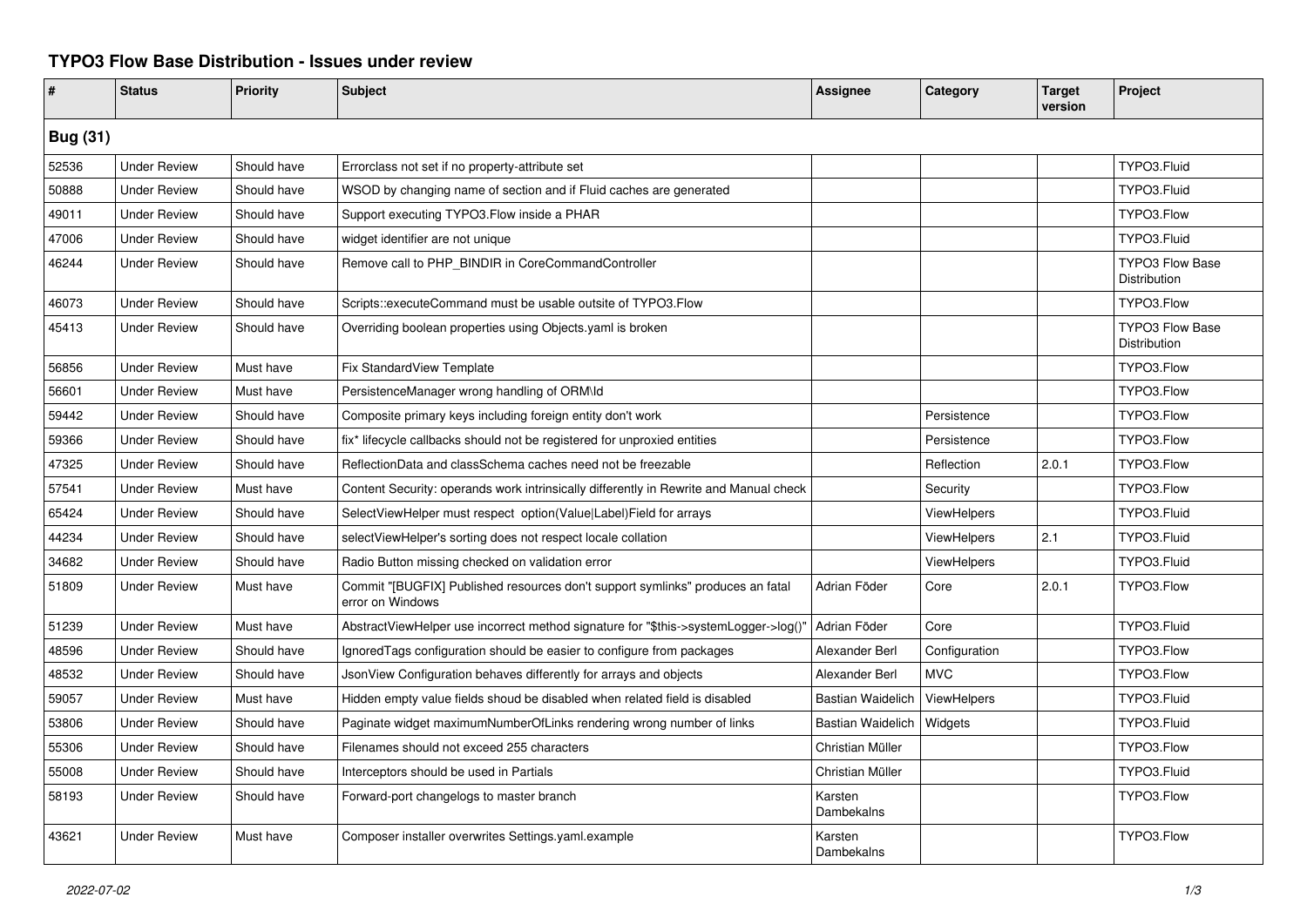| #            | <b>Status</b>       | <b>Priority</b> | <b>Subject</b>                                                                                            | <b>Assignee</b>        | Category           | <b>Target</b><br>version | Project         |  |
|--------------|---------------------|-----------------|-----------------------------------------------------------------------------------------------------------|------------------------|--------------------|--------------------------|-----------------|--|
| 37352        | <b>Under Review</b> | Must have       | generateValueHash() should use getIdentifierByObject()                                                    | Karsten<br>Dambekalns  | Persistence        |                          | TYPO3.Flow      |  |
| 31500        | <b>Under Review</b> | Must have       | Argument validation for CLI requests is not done                                                          | Karsten<br>Dambekalns  | Validation         |                          | TYPO3.Flow      |  |
| 42601        | <b>Under Review</b> | Must have       | Content Security: QOM rewriting is omitted if used in certain cases in an Action<br>Controller            | Robert Lemke           | Security           | 2.0.1                    | TYPO3.Flow      |  |
| 37292        | <b>Under Review</b> | Should have     | PropertyMappingConfiguration::mapUnknownProperties is not passed down to<br>Subconfiguration              | Sebastian<br>Kurfuerst | Property           |                          | TYPO3.Flow      |  |
| 40998        | <b>Under Review</b> | Should have     | Missing parent request namespaces in form field name prefix                                               | Sebastian<br>Kurfuerst | <b>ViewHelpers</b> | 1.1.1                    | TYPO3.Fluid     |  |
| Feature (18) |                     |                 |                                                                                                           |                        |                    |                          |                 |  |
| 49756        | <b>Under Review</b> | Should have     | Select values by array key in checkbox viewhelper                                                         |                        |                    |                          | TYPO3.Fluid     |  |
| 48657        | <b>Under Review</b> | Should have     | support HTTP RANGE                                                                                        |                        |                    |                          | TYPO3.Flow      |  |
| 60095        | <b>Under Review</b> | Should have     | LockManager's LockHoldingStackPage should be configurable                                                 |                        | Configuration      |                          | TYPO3.Flow      |  |
| 46257        | <b>Under Review</b> | Should have     | Add escape sequence support for Fluid                                                                     |                        | Core               |                          | TYPO3.Fluid     |  |
| 54037        | <b>Under Review</b> | Should have     | JsonView accepts encoding options                                                                         |                        | <b>MVC</b>         |                          | TYPO3.Flow      |  |
| 37405        | <b>Under Review</b> | Should have     | When changing a property wich is used in routing the Link-VH should direkt to the<br>new properties value |                        | MVC - Routing      |                          | TYPO3.Flow      |  |
| 51676        | <b>Under Review</b> | Should have     | Support of symlinks for Resources                                                                         |                        | Resource           |                          | TYPO3.Flow      |  |
| 47191        | <b>Under Review</b> | Should have     | Make (property) Validators aware of parent class and the property they belong to                          |                        | Validation         |                          | TYPO3.Flow      |  |
| 59672        | <b>Under Review</b> | Should have     | Add support for Doctrine 2.5 embeddables                                                                  | Alexander Berl         | Persistence        |                          | TYPO3.Flow      |  |
| 45100        | <b>Under Review</b> | Should have     | RequestDispatchingAspect should check if entry point can handle current request                           | Christopher<br>Hlubek  |                    |                          | TYPO3.Flow      |  |
| 50115        | <b>Under Review</b> | Must have       | During the policy loading, we need to take care if class exist                                            | Dominique Feyer        | Security           |                          | TYPO3.Flow      |  |
| 43424        | <b>Under Review</b> | Should have     | Support subpackage when kickstarting model & repository                                                   | Karsten<br>Dambekalns  |                    | 2.0.1                    | TYPO3.Kickstart |  |
| 35030        | <b>Under Review</b> | Should have     | Dynamic locale detection                                                                                  | Karsten<br>Dambekalns  | 118n               |                          | TYPO3.Flow      |  |
| 43346        | <b>Under Review</b> | Should have     | Allow property mapping configuration via template                                                         | Karsten<br>Dambekalns  | <b>ViewHelpers</b> | 2.1                      | TYPO3.Fluid     |  |
| 55793        | <b>Under Review</b> | Could have      | Add Support for groupBy                                                                                   | Kerstin<br>Huppenbauer | Persistence        |                          | TYPO3.Flow      |  |
| 52640        | <b>Under Review</b> | Should have     | Create an UnlessViewHelper as opposite to the IfViewHelper                                                | Marc Neuhaus           |                    |                          | TYPO3.Fluid     |  |
| 37373        | <b>Under Review</b> | Should have     | Make annotation overrides / "injection" via Objects.yaml possible                                         | Marc Neuhaus           | Configuration      |                          | TYPO3.Flow      |  |
| 29972        | <b>Under Review</b> | Should have     | Configurable Redirects                                                                                    | <b>Tim Kandel</b>      | MVC - Routing      |                          | TYPO3.Flow      |  |